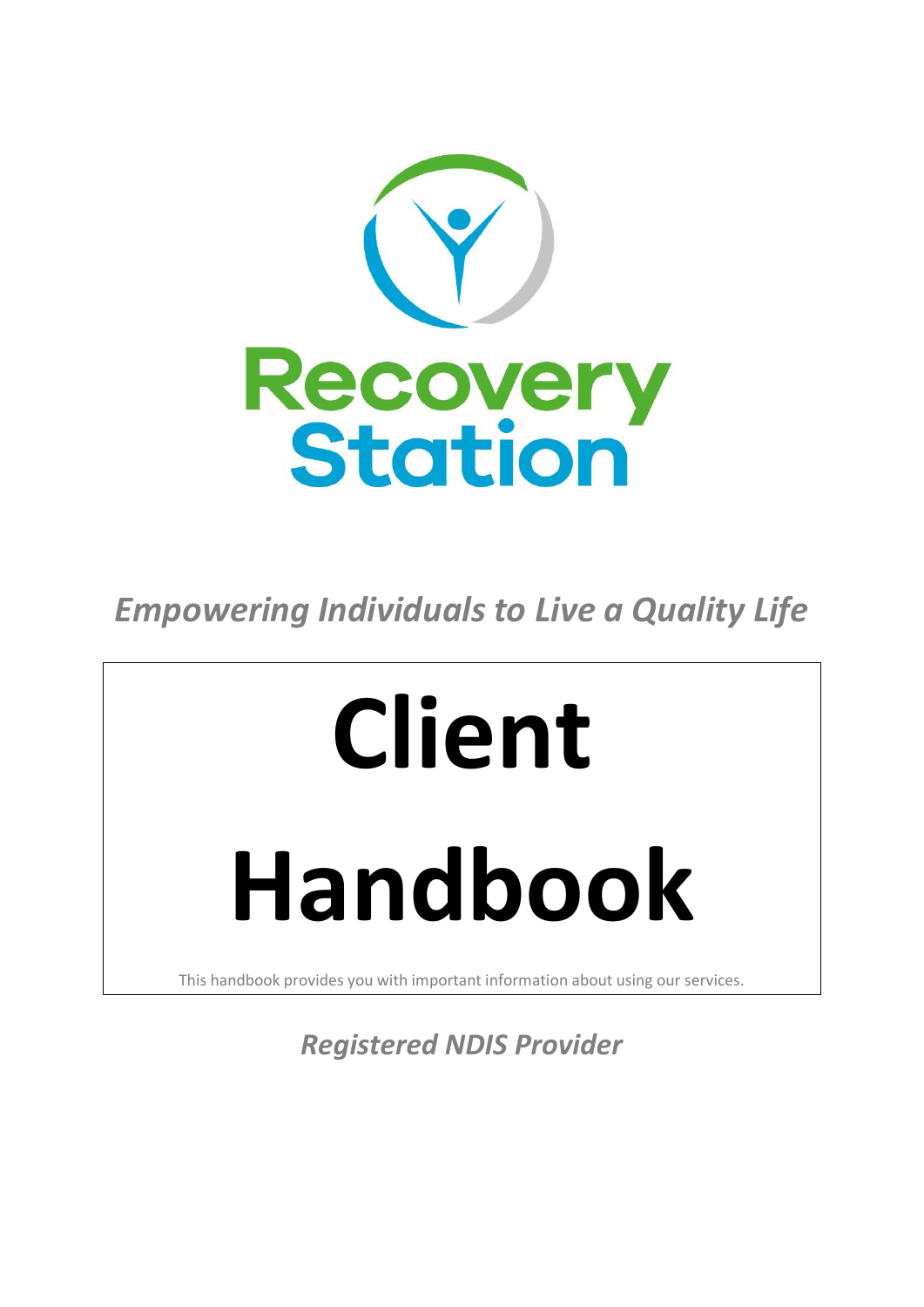# Contents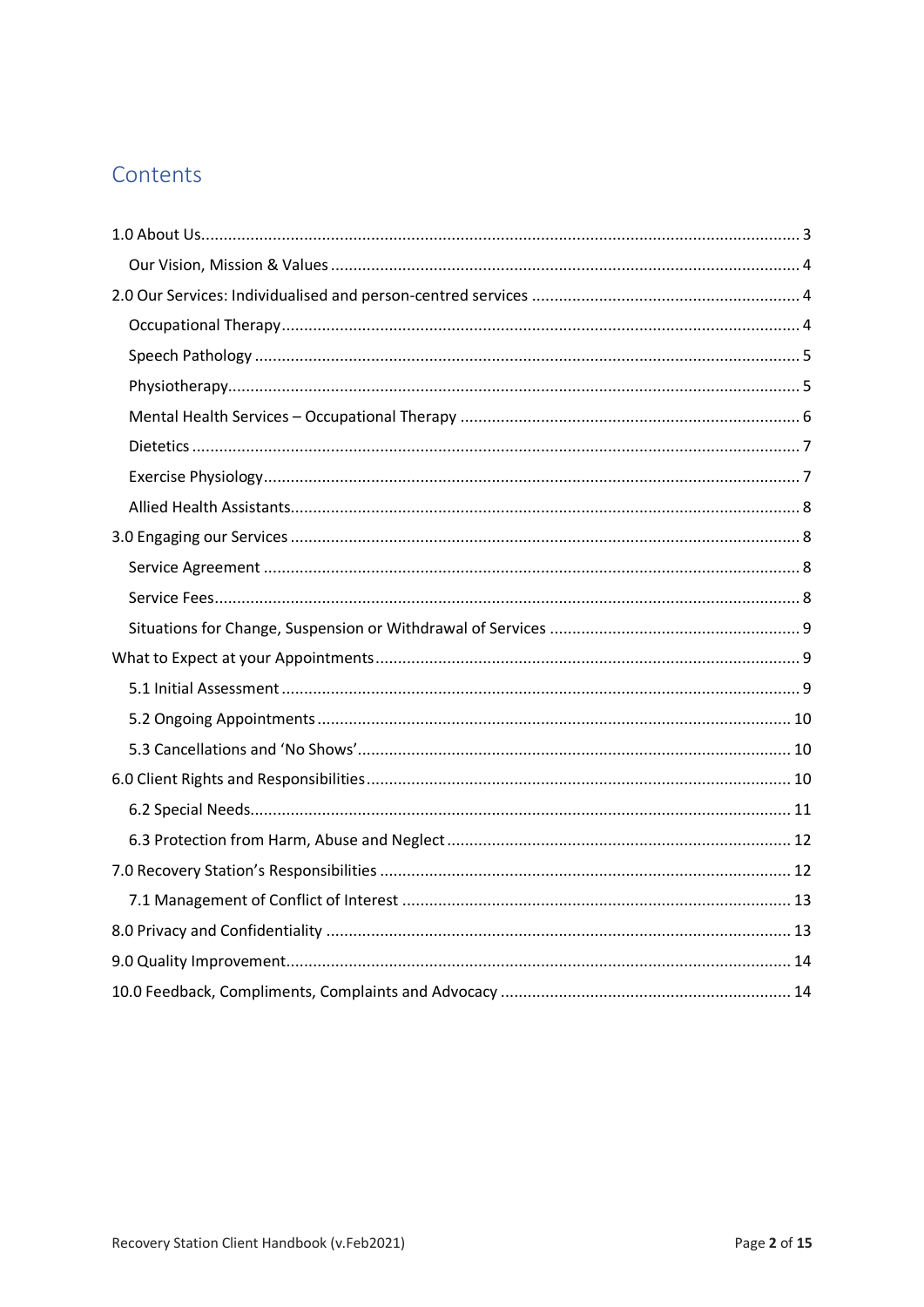# <span id="page-2-0"></span>1.0 About Us

#### *Welcome to Recovery Station*.

We want your experience with us to be a positive one and to make a real difference in your life. Recovery Station works with individuals, families, carers, friends and the community so people affected by health issues or disabilities can live fulfilling, active and celebrated lives in the community.

#### **Our Allied Health Team:**

#### Occupational Therapy

- Functional
- Mental Health
- Driving
- Complex Home Modifications

#### Physiotherapy

Speech Pathology

**Dietetics** 

Exercise Physiology

Allied Health Assistants

Recovery Station provides Allied Health Services, servicing the aged care population and people with disabilities in their homes, community, our clinics and via telepractice.

Since 2005 Recovery Station has been empowering individuals to live a quality life. We achieve this through our allied health services and by providing individualised and client centred care. We help our clients live life to the fullest and achieve optimal outcomes in physical wellbeing, emotional wellness, functional independence and social connection.

We assist people to stay active and independent in their homes and communities, to re-establish or enhance independence, quality of life and safety, and to provide rehabilitation and facilitate longer term outcomes for productive and meaningful lives. Our interventions include individual treatments and group programs.

As set out in this Handbook, Recovery Station is committed to delivering services in compliance with disability, mental health

and aged care standards and in continuously improving service delivery. We operate in accordance with comprehensive policies and procedures, which are reviewed regularly and incorporate client and other stakeholder feedback.

#### **Service Delivery:**

- Home
- Community
- Telepractice
- Clinic

Recovery Station services the Hunter, Central Coast and Sydney with 8 offices across these regions (all visits by appointment only). Visit our website for updated location details.

What you can expect from us

- Professionally trained, dedicated allied health professionals who are friendly, caring and compassionate
- A focus on a tailored approach to meeting individual needs for optimal therapy outcomes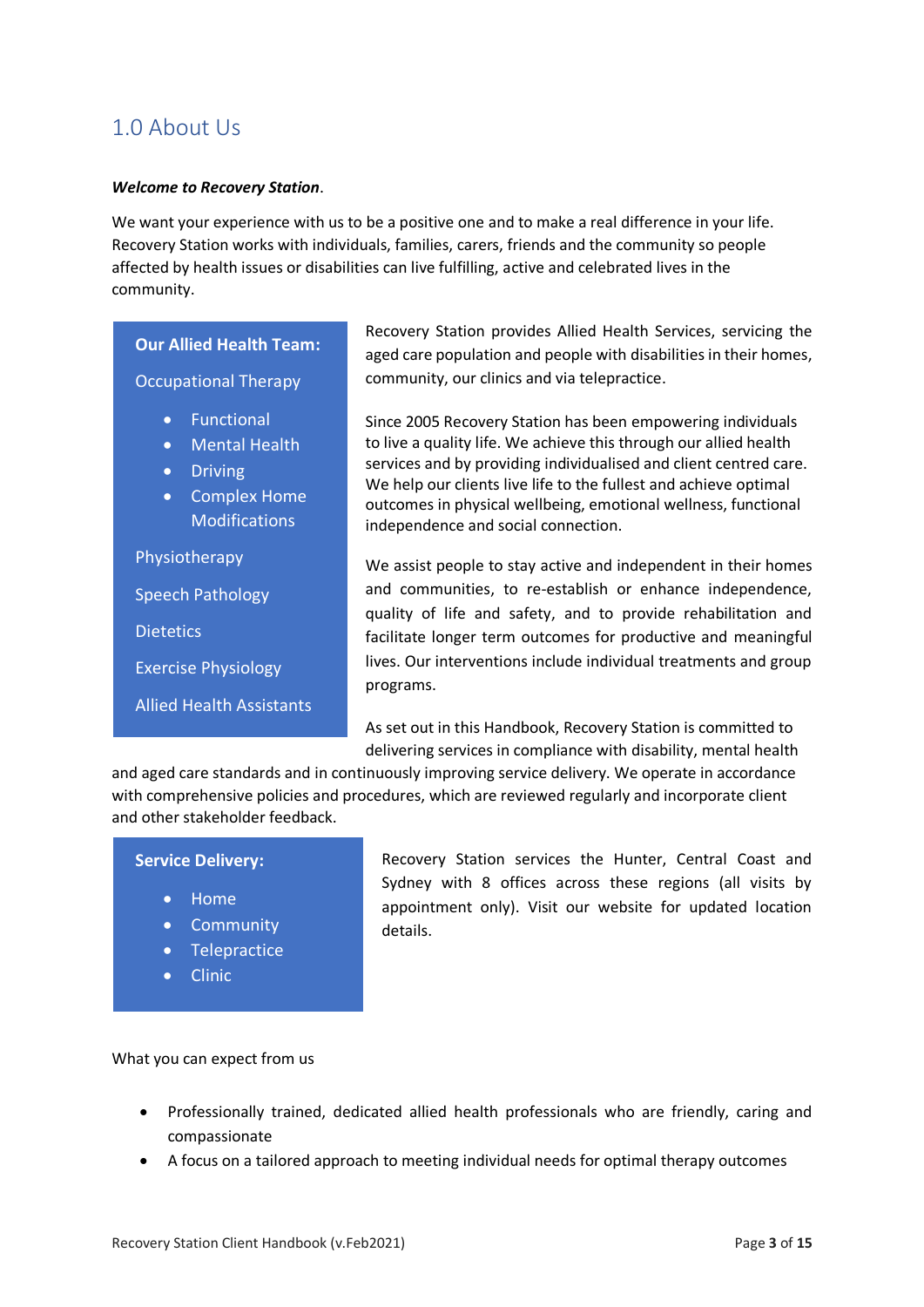- The provision of an innovative, high quality and responsive service
- The implementation of leading and latest evidence into the services we deliver
- Commitment to quality outcomes, continual professional development and best practice

If you would like to find out more about Recovery Station, or any of the information in this handbook, you can speak to a local staff member, visit our website or call our office.

[www.recoverystation.com.au](http://www.recoverystation.com.au/)

1300 588 851

#### <span id="page-3-0"></span>Our Vision, Mission & Values

#### **Vision**

• Empowering individuals to live a quality life

#### **Mission**

To enable the community by:

- Empowering people to live **independently** and enjoy optimal quality of life
- Providing the support structures to enhance people's ability to **participate**
- Foster **innovation** in aged care and disability services
- Health professionals that are **passionate** about providing best practice client centred services

#### **Values**

- Genuine empathy, respect, compassion and care
- Strong desire to achieve client-centred outcomes
- Commitment to continual improvement towards best practice
- Supportive and professional team focus
- Exceptional client service delivery through excellent case management

# <span id="page-3-1"></span>2.0 Our Services: Individualised and person-centred services

#### <span id="page-3-2"></span>Occupational Therapy

Occupational Therapy is a client-centred health profession concerned with promoting health and wellbeing through occupation. The primary goal of Occupational Therapy is to enable people to participate in the activities of everyday life. Occupational Therapists achieve this outcome by working with people and communities to enhance their ability to engage in the occupations they want to, need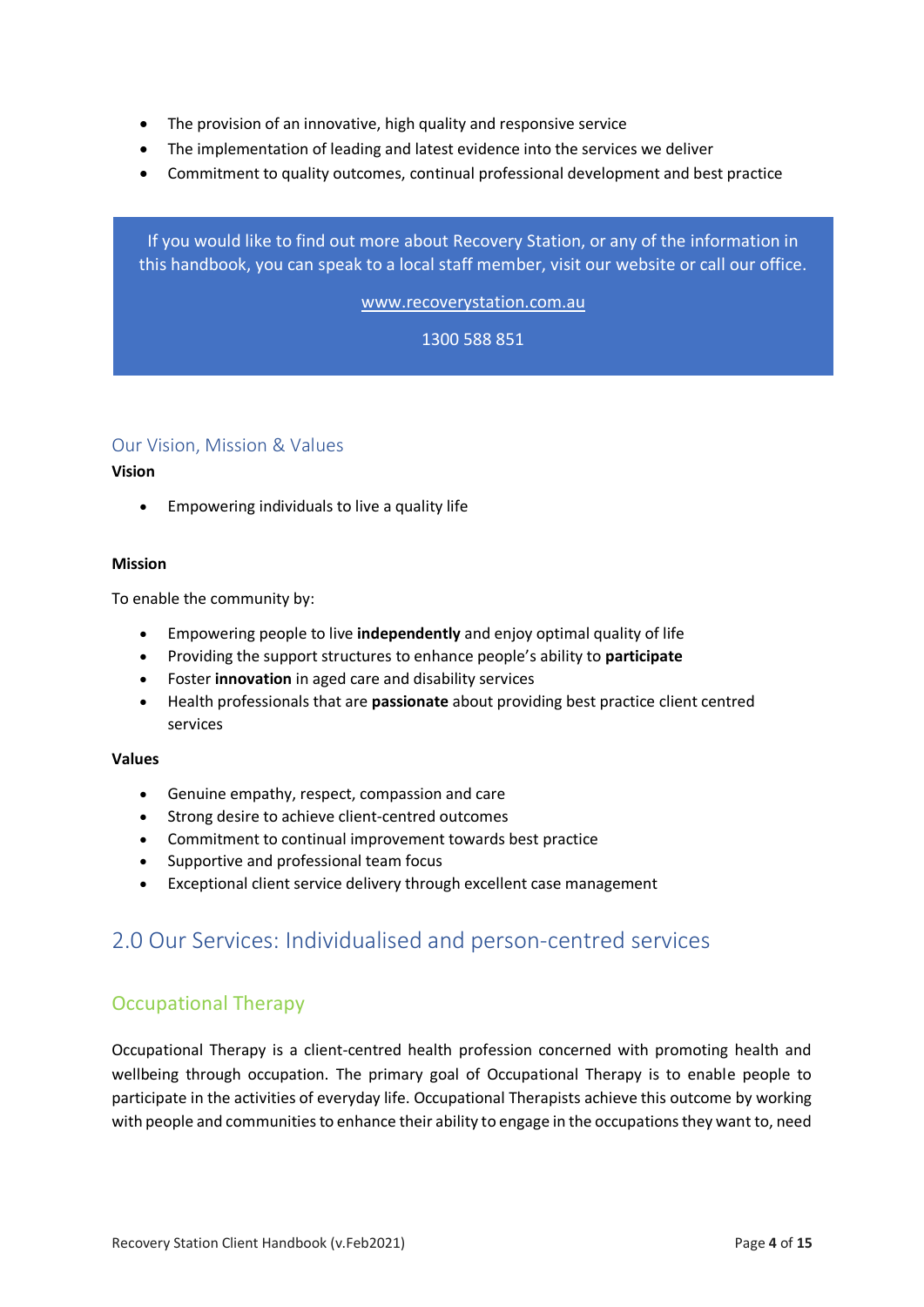to, or are expected to do, or by modifying the occupation or the environment to better support their occupational engagement. OT services include:

| Complex home modifications                                                                                                                        | Driver assessment, training and rehabilitation                                 |
|---------------------------------------------------------------------------------------------------------------------------------------------------|--------------------------------------------------------------------------------|
| Independent<br>Living<br>(SIL)<br>Supported<br>and<br>Disability Accommodation<br>Supported<br>(SDA)<br>assessments (e.g. care needs assessments) | Pressure care assessment, equipment prescription,<br>education and positioning |
| Home safety audits                                                                                                                                | Handwriting assessments                                                        |
| Activities of Daily Living (ADL) assessments and<br>retraining.                                                                                   | Vision and hearing equipment                                                   |
| Training to use adapted techniques, aids,<br>equipment and assistive technology                                                                   | <b>Community Living Planning</b>                                               |
| Sensory integration, sensory processing, motor<br>planning and organisational programs                                                            | Stroke rehabilitation programs                                                 |
| Cognitive assessments and skills training                                                                                                         | Manual Handling assessment and education                                       |
| Mobility assessments (including wheelchairs)                                                                                                      | Continence care                                                                |
| Upper limb therapy and rehabilitation                                                                                                             | Pre-NDIS assessments                                                           |

#### <span id="page-4-0"></span>Speech Pathology

A Speech Pathologist has been trained to comprehensively assess, diagnose and provide evidencebased treatment (e.g. therapy) to people in the areas of language, speech, articulation, fluency, swallowing ('dysphagia'), voice and pragmatics (social interaction skills). Services include:

| Communication skills training to<br>improve<br>speaking, listening, understanding, reading,<br>writing, stuttering and using the voice correctly   | Developing communication resources and unique<br>communication profiles                                             |
|----------------------------------------------------------------------------------------------------------------------------------------------------|---------------------------------------------------------------------------------------------------------------------|
| Trialling high and low technology Augmentative<br>Alternative<br>Communication<br>and<br>systems<br>(methods used to supplement or replace speech) | Training and education for family members and<br>staff in swallowing and communication difficulties<br>and supports |
| Creating personalised Mealtime Management<br>Plans                                                                                                 | Swallowing assessments and strategies to swallow<br>safely                                                          |
| Voice assessments and exercises                                                                                                                    | Language assessments and training                                                                                   |
| Social skills training                                                                                                                             | Speech assessments and training                                                                                     |
| LVST $\mathcal{P}$ Loud therapy and reviews (program for<br>Parkinson's disease clients)                                                           |                                                                                                                     |

#### <span id="page-4-1"></span>Physiotherapy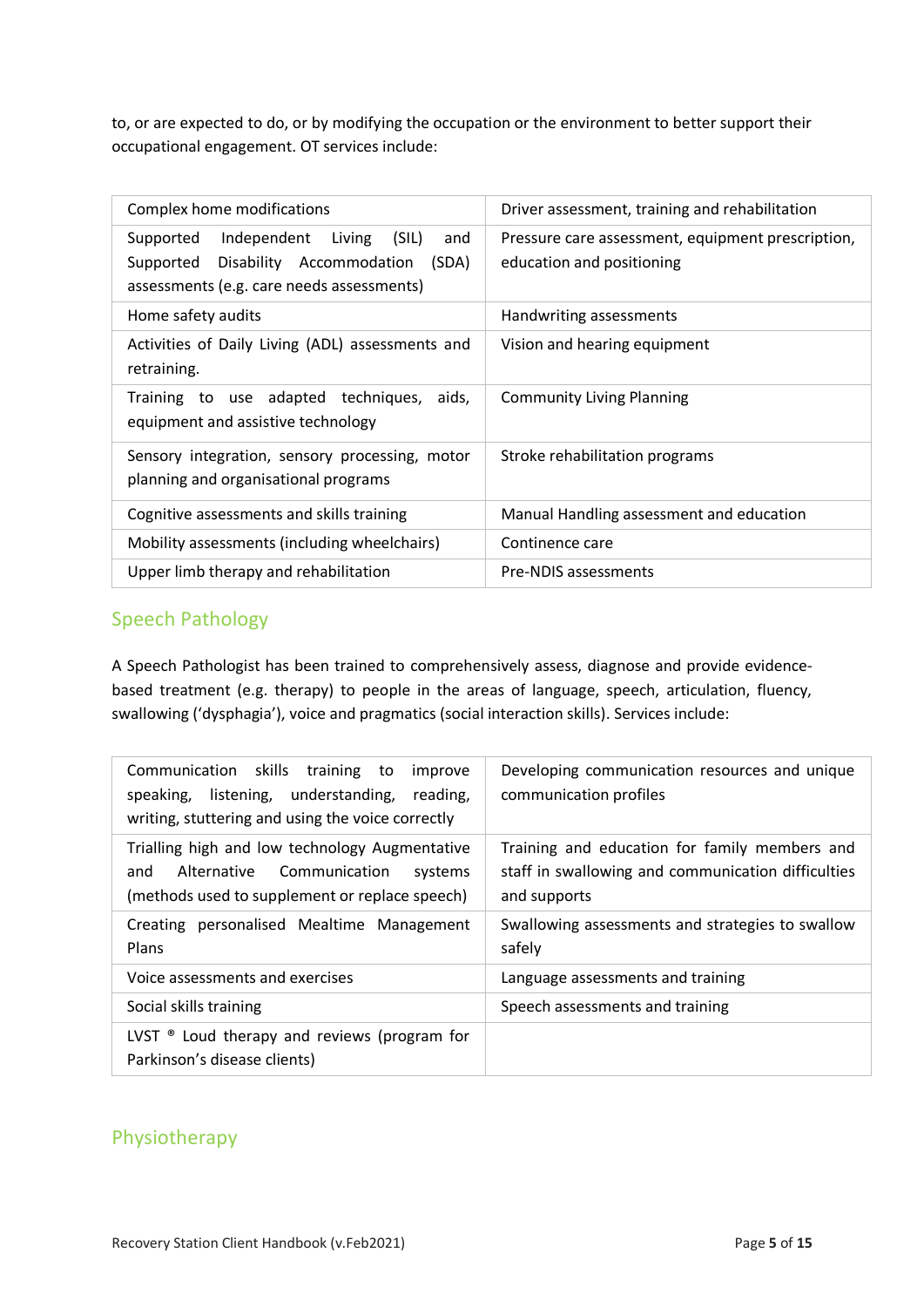Our team of physiotherapists are experts in movement and function who support individuals to maximise their mobility and active participation in everyday life. They work with movement disorders that may have been present from birth, acquired through accident or injury, or are the result of aging or life-changing events. They have knowledge of complex conditions and diseases and are trained to advise individuals on ways to manage conditions to enable them to engage in activities of daily living whilst preventing further pain and injury. What we offer:

| Support for seating, movement and mobility                       | Aquatic therapy classes and programs                              |
|------------------------------------------------------------------|-------------------------------------------------------------------|
| Muscle re-education                                              | Reconditioning and supervised gym sessions                        |
| Exercise programs to improve mobility<br>and<br>strength         | Rehabilitation following injury or onset of a muscle<br>condition |
| PD Warrior™ (Parkinson's Disease program)                        | Fitness for weight loss and improved function                     |
| Create a personalised plan to improve health and<br>wellbeing    | clearance techniques and<br>breathing<br>Airway<br>exercises      |
| Training to use aids, splints, wheelchairs and<br>walking sticks | Aids and equipment to improve mobility and<br>strength            |
| Soft tissue mobilisation                                         | Prevention of chronic disease                                     |
| <b>Mobility assessments</b>                                      |                                                                   |

# <span id="page-5-0"></span>Mental Health Services – Occupational Therapy

Mental Health Occupational Therapists (MHOT) can help if you are struggling, feeling overwhelmed or experiencing a sense of hopelessness when trying to cope with your daily psychological or emotional challenges. Whether you are having trouble sleeping, concentrating, communicating, functioning normally or even just getting out of bed in the morning, a MHOT can help you address and overcome these issues through provision of education, therapy, guidance and support.

Our MHOT's work with a range of clients who have been diagnosed with a mental health condition. This can range from anxiety and depression to schizophrenia, personality disorder and bipolar disorder. Our MHOTs also work with clients on the Autism spectrum, individuals with intellectual disabilities and individuals who display challenging behaviours. Services include:

| Providing mental health functional assessments                                                                | Improving self-care and daily living activity routines                                   |
|---------------------------------------------------------------------------------------------------------------|------------------------------------------------------------------------------------------|
| and intervention plans                                                                                        | and engagement in these tasks                                                            |
| Problem solving and cognitive strategies to<br>address the impact of mental health conditions on<br>cognition | Education and strategies to optimise independence<br>in money management, work and study |
| Developing and implementing social stories for                                                                | Education to carers, family and other health                                             |
| enhanced learning                                                                                             | workers                                                                                  |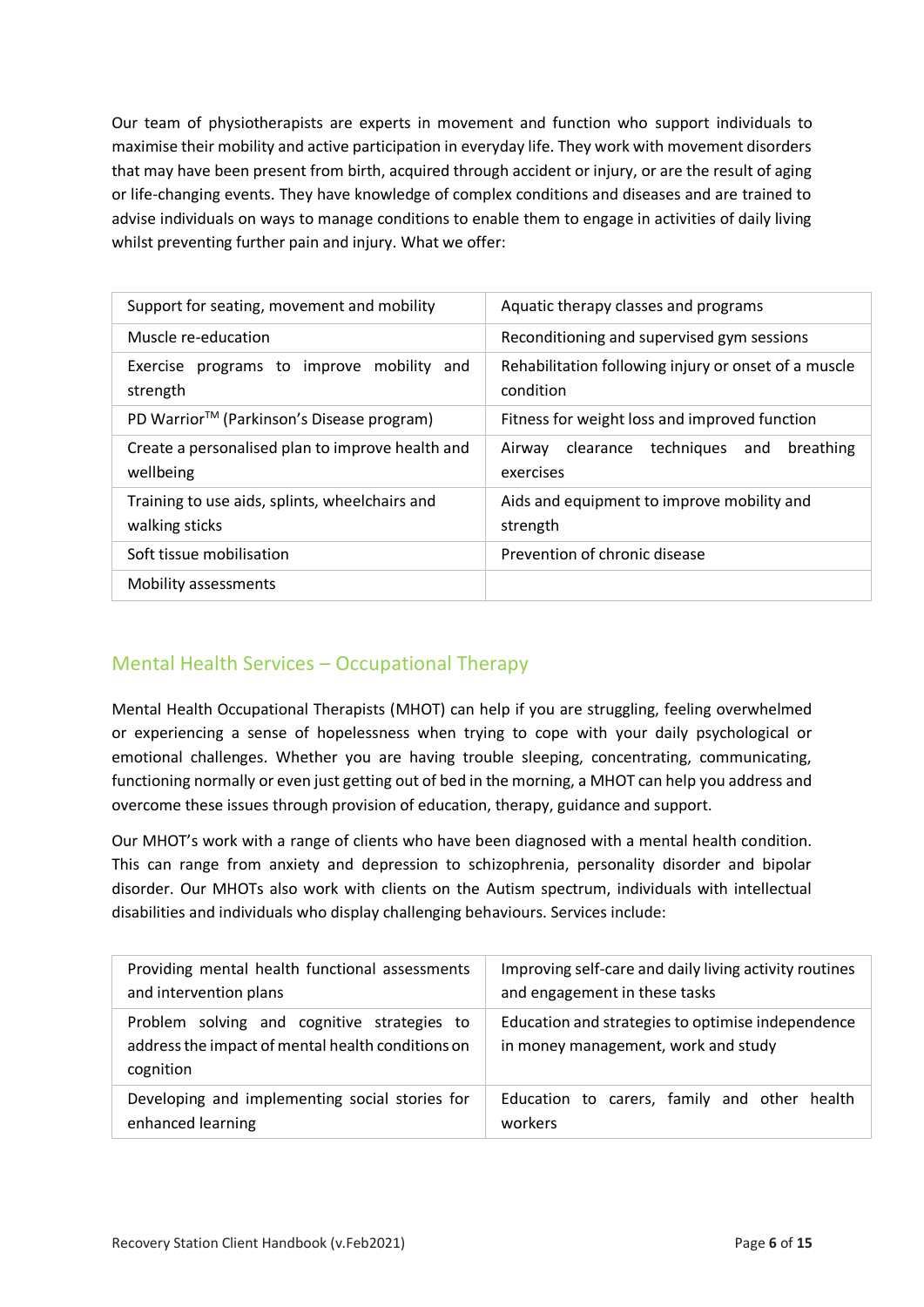| Assessments, training and programs to address | Offers tools, guidance, counselling and training to |
|-----------------------------------------------|-----------------------------------------------------|
| addiction and challenging behaviours          | help you meet and overcome your challenges          |
| Stress management and relaxation              | Pain management                                     |
| Anxiety management                            | Social skills and communication training            |

#### <span id="page-6-0"></span>**Dietetics**

Dietitians provide expert nutrition and dietary advice for people of all ages. Dietitians are experts in diet and nutrition. They use their skills to translate the latest scientific nutrition information into personalised, practical dietary advice. Dietitians provide services to support individuals with current medical conditions, reducing the risk of developing chronic disease and improving eating habits. They are also integral in the development and revision of menus and recipes, with the goal of all interventions being to improve quality of life.

| Enteral Feeding - any form of tube feeding                                                                                                                 | Diabetes- all types                                                                                    |
|------------------------------------------------------------------------------------------------------------------------------------------------------------|--------------------------------------------------------------------------------------------------------|
| Weight management - underweight, poor weight<br>faltering growth,<br>malnutrition,<br>gain<br><b>or</b><br>overweight/obesity/ bariatric, eating disorders | Wounds/pressure areas – wound present, pressure<br>injury, poor skin integrity                         |
| Bowel health - constipation, diarrhoea, irritable<br>bowel syndrome (IBC), inflammatory bowel<br>disease (IBD)                                             | Food allergies and intolerances - coeliac disease,<br>FODMAPS, cow's milk allergy, lactose intolerance |
| Lipid management- high cholesterol, high lipids                                                                                                            | Texture modified foods and fluids - impacting<br>dietary intake                                        |
| Renal disease                                                                                                                                              | Improving eating habits                                                                                |
| Vitamin/mineral imbalances- such as low iron<br>pathology, low sodium pathology                                                                            |                                                                                                        |

#### <span id="page-6-1"></span>Exercise Physiology

Exercise Physiologists specialise in the benefits of exercise and utilise their skills to prescribe exercises as interventions to achieve optimal physical function, health and wellness. Combined with their training in behaviour change, Exercise Physiologists can help clients manage their health independently and prescribe exercise to help people with injuries, persisting pain, chronic disease, depression and weight management. Treatments include:

| Reduce the pain and movement of those with | Advice on lifestyle modification to improve health |
|--------------------------------------------|----------------------------------------------------|
| osteoarthritis                             | status                                             |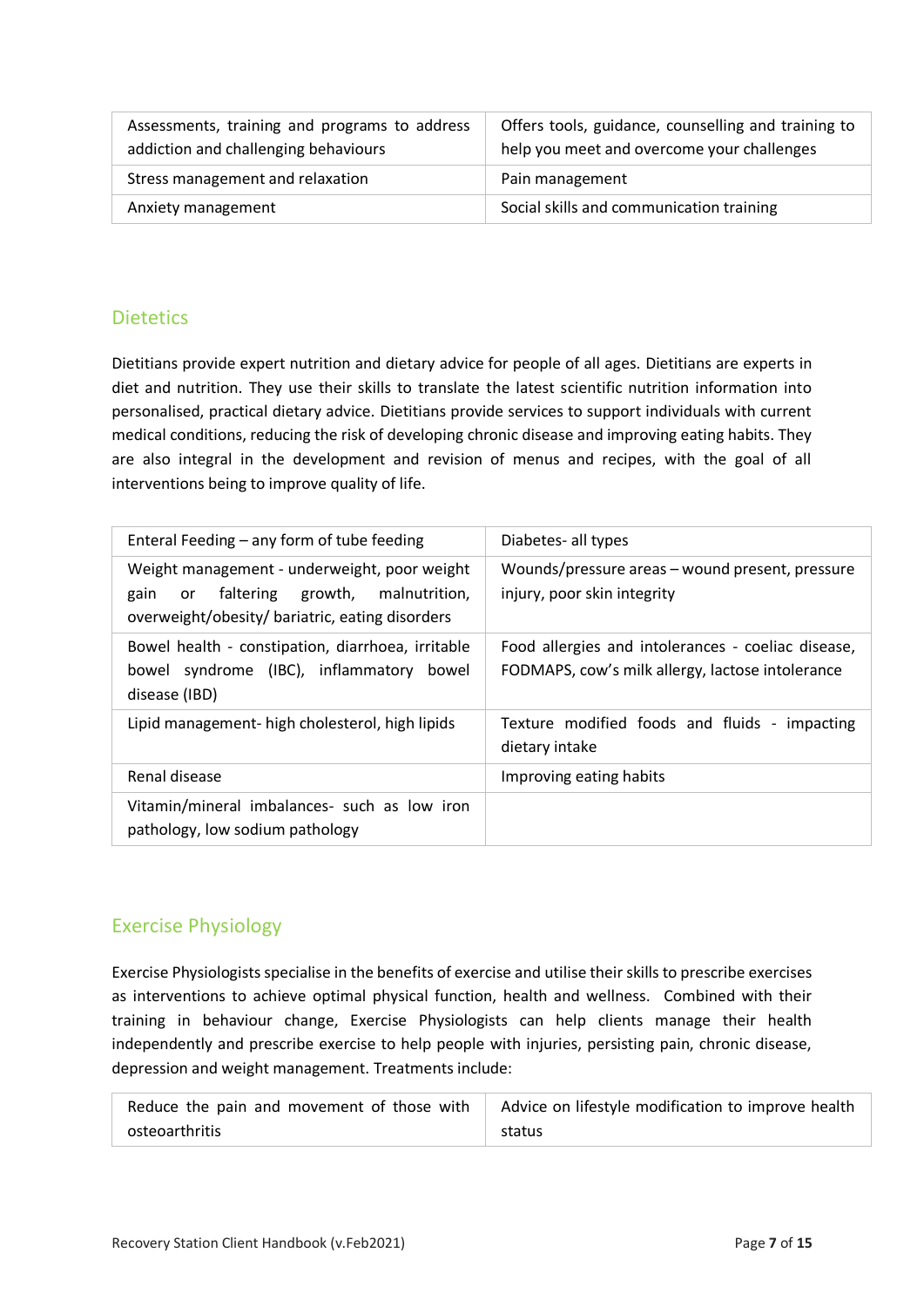| Exercise prescriptions for strength and function<br>improvement pre- and post- surgery | Counsel and implement comprehensive<br>and<br>motivating behaviour change plans |
|----------------------------------------------------------------------------------------|---------------------------------------------------------------------------------|
| Rehabilitation                                                                         | Reducing the risk of type 2 diabetes                                            |
| Increase mobility and independence                                                     | Recover from cancer treatment quicker                                           |
| Improve recovery rate after surgery                                                    | Manage postpartum recovery                                                      |
| Improve breathing for those with lung disease                                          | Combat depression and the effects of medication                                 |
| Assessments of functional capacity                                                     | Assistance with lifestyle modification                                          |

#### <span id="page-7-0"></span>Allied Health Assistants

Allied health assistants (AHAs) support and assist the work of Allied Health Professionals (clinicians) and are skilled in undertaking a range of therapy activities for clients, both therapeutic and nontherapeutic. AHAs work within clearly defined parameters and their work is determined by the needs of the Client and the Clinician who develops the overarching therapy/Care Plan. Involvement includes:

| Provision of direct client therapy under the instruction | Provision of training, education and instruction to  |
|----------------------------------------------------------|------------------------------------------------------|
| of Physiotherapists, Speech Pathologists, Occupational   | individuals who are providing direct support and     |
| Therapists, Exercise Physiologists and Dietitians        | development to the person with disability            |
| Creation and set up of resources, as defined by the      | Provision of information and training to the client, |
| treating therapist                                       | carer and family                                     |

# <span id="page-7-1"></span>3.0 Engaging our Services

#### <span id="page-7-2"></span>Service Agreement

The Service Agreement is a personalised and self-directed arrangement between you (the client) and Recovery Station (the service provider). It allows you to have the flexibility and authority to determine how our services can help you to achieve your goals.

The Service Agreement outlines the allied health services that Recovery Station provide you. It also provides information about changing, reviewing or ending the Service Agreement. Your clinician will assist you in identifying your needs and goals and then look at ways they can support you to achieve these goals. You may decide to form new goals, as situations may change over time. It will be reviewed at regular intervals to help determine your progress and assess the level of support you require.

#### <span id="page-7-3"></span>Service Fees

All services and costs will be agreed between the parties prior to the commencement of services.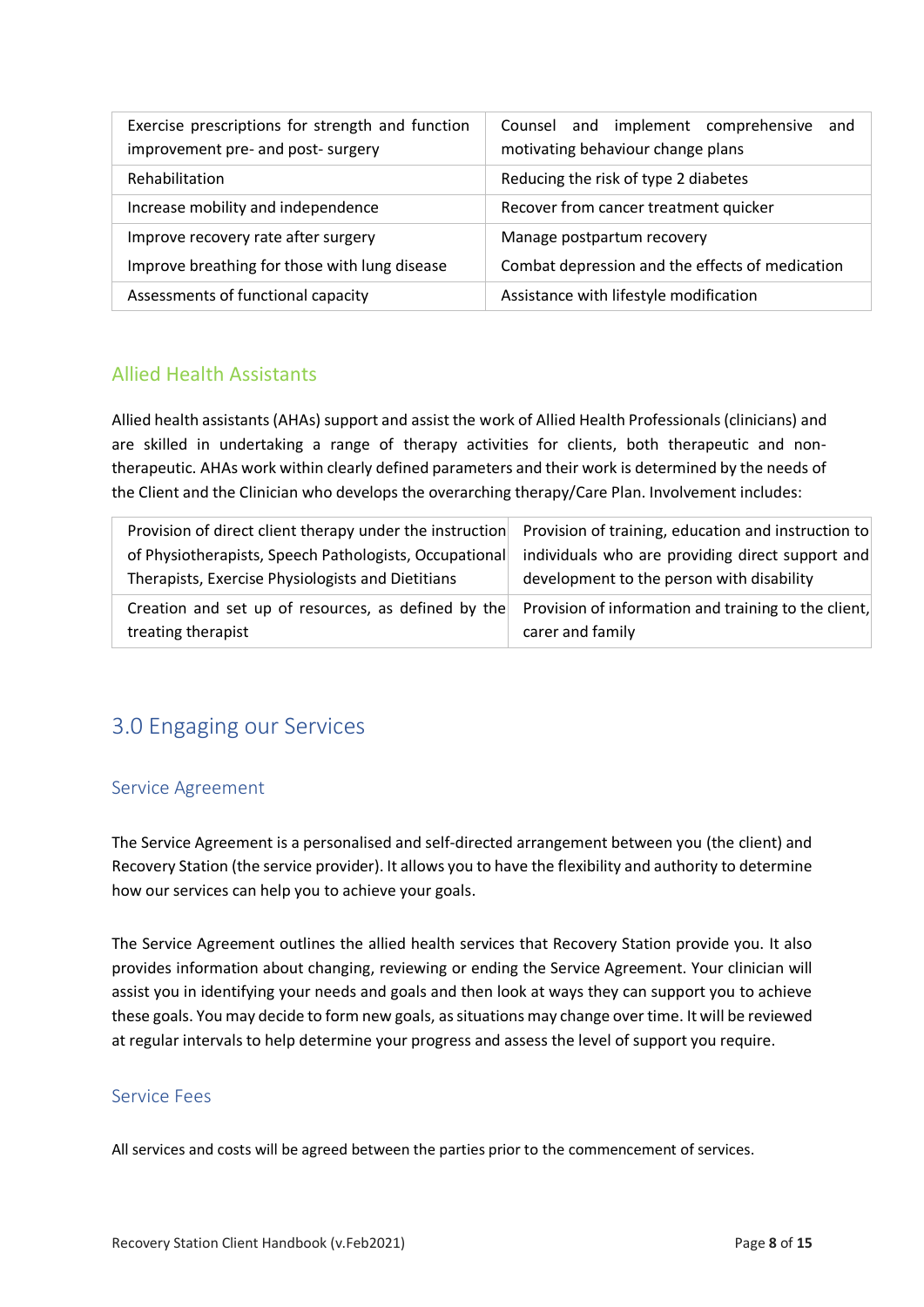The supports/services and their prices, including travel costs and delivery location, are set out in the Schedule of Supports/Services attached to the Service Agreement.

Variations may be negotiated depending on your choice and needs over time, and availability of services/supports required**.** 

#### <span id="page-8-0"></span>Situations for Change, Suspension or Withdrawal of Services

The following lists certain circumstances where services may be changed, suspended or withdrawn:

- If you request a termination of services: If you no longer wish to receive services from us, we will endeavour to find out the reason for this and will attempt to rectify any issues you may have with your services, if applicable. We will, however, respect your wishes in case you want your services to stop.
- If there are resource constraints: If our available services and resources change and if we have funding constraints, we may need to change or withdraw your support. We will, however, attempt to refer you to other services available in the community.
- If mutually agreed by you and Recovery Station: there may be occasions when the change or withdrawal of services are mutually agreed by you and our organisation.
- In situations where service provision raises safety issues for yourself or support staff: On some occasions the service provision may raise safety issues for clients and/or support staff. In this case, we will consult with you, the service provider agency and any other relevant parties to develop strategies to control safety issues. Other situations may include financial requirements not being met, severe incompatibility with the Company or other clients using the service or dramatic health changes requiring significantly increased levels of care or a service model not provided by Recovery Station. Any person whose services are terminated has the right to appeal. Appeals should be directed in writing to Recovery Station Director.
- All clients have the right to exit Recovery Station at any time and a decision to do so will not prejudice future access to the service. You must give us at least 2 weeks' notice if you wish to leave our services before the end date in your Service Agreement.

### <span id="page-8-2"></span><span id="page-8-1"></span>What to Expect at your Appointments

5.1 Initial Assessment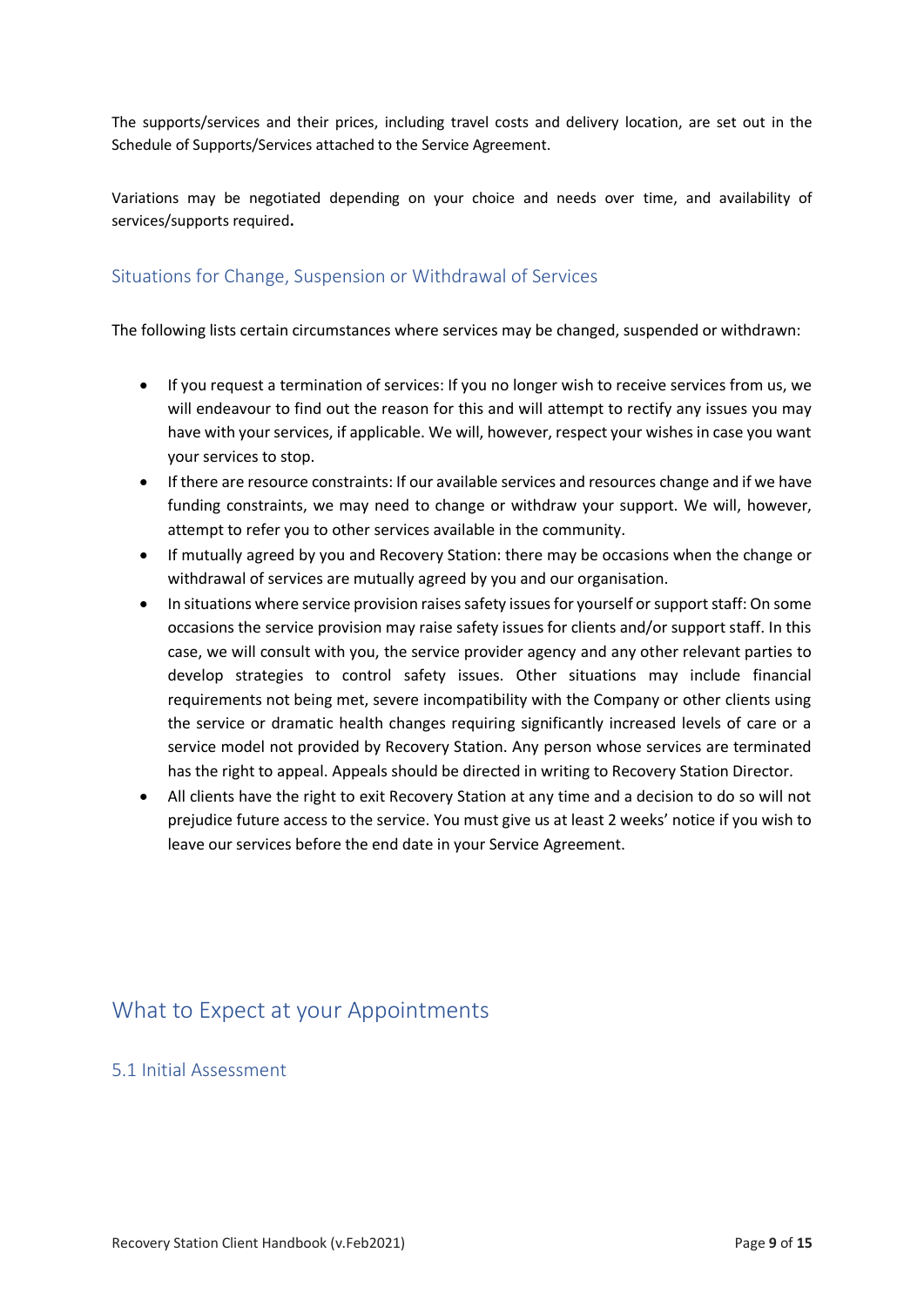The aim of the initial assessment is for your clinician to discuss with you and your family/carer, your needs and goals and to determine what you would like to achieve from your therapy or/and interventions.

Your clinician will work with you and your family/carer to:

- Determine your strengths, limitations and goals
- Identify your needs and preferences for tailored services
- Identify your existing family, friendship and social networks
- Collect information about any formal or informal services you access

When appropriate, Recovery Station encourages the involvement of your family, carer or advocate in the consultation of how your services are best delivered to meet your needs.

#### <span id="page-9-0"></span>5.2 Ongoing Appointments

At each follow up appointment, Recovery Station will review with clients, the services we are providing to ensure that we continue to meet your individual needs and Plan goals. During these appointments, the following may be discussed:

- Your current Service Agreement and any changes that may be required
- Your level of satisfaction with the services we provide
- Any changes to your health, mobility or circumstances
- Any changes to your personal contacts, emergency contacts or treating doctor
- Any information, further actions or referrals you may require

#### <span id="page-9-1"></span>5.3 Cancellations and 'No Shows'

A cancellation fee may be applied when an appointment is cancelled or if the client is a 'no show'. Details of cancellation fees are outline in the Service Agreement. They are also set out in the NDIS Price Guide.

# <span id="page-9-2"></span>6.0 Client Rights and Responsibilities

Recovery Station respects and fully commits to upholding the rights of all people, including those with disabilities. We are also committed to ensuring you, our clients, are aware of your rights and responsibilities and can be confident in exercising them.

As a client of Recovery Station, you have the **right** to: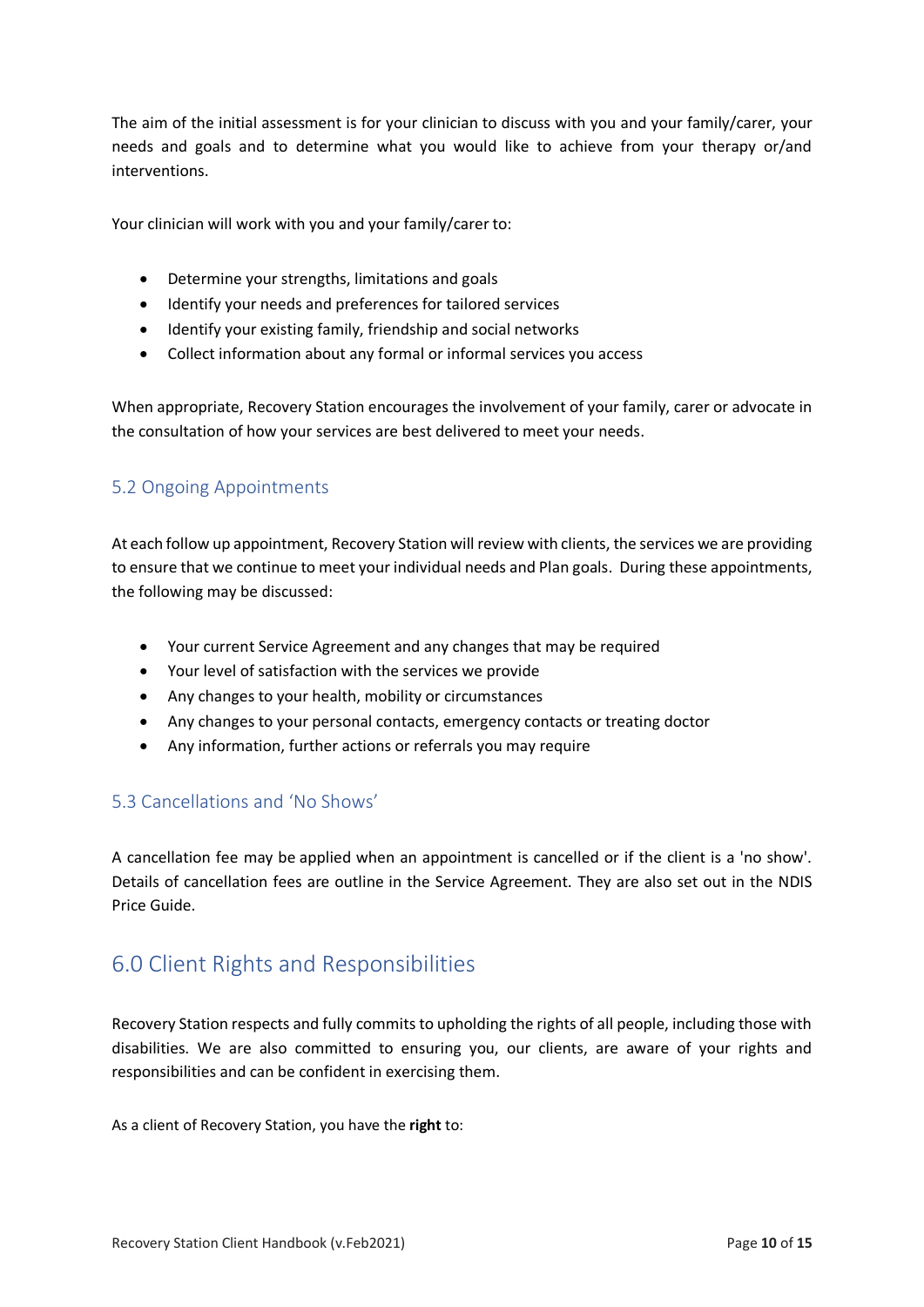- 1. Actively participate in decisions, including the development and ongoing review of your Service Agreement and Care Plan
- 2. Be assisted to understand any information we give you and be provided with all the information you need to make informed decisions
- 3. Receive a reliable, coordinated, safe, quality service which is tailored to your assessed needs
- 4. Receive a service that is respectful of you, your circumstances, your family and home
- 5. Receive services that consider your lifestyle, other service arrangements and cultural, linguistic and religious preferences
- 6. Be treated with dignity and respect and to have your choices and aspirations supported as far as is reasonably possible
- 7. Be treated equitably without exploitation, abuse, discrimination, harassment or neglect
- 8. Raise a complaint if you are unhappy with our service
- 9. Be assured that your personal and health information is kept private and confidential;

As a client, family member or representative your **responsibilities** are to:

- 1. Give enough information to assist us in developing, implementing and reviewing your Service Agreement and NDIS plan
- 2. Keep Recovery Station informed of any concerns or changes in your personal life such as address and any changes in medication
- 3. Work cooperatively with Recovery Station regarding issues arising during the development and delivery of support and activities covered by this agreement
- 4. Participate in the development and regular review of your Service Agreement
- 5. Adhere to the budgetary requirements of your NDIS plan and pay all fees owing by the due date
- 6. Allow safe and reasonable access for staff at the times specified in your service plan
- 7. Always treat our staff with respect and without exploitation, abuse, discrimination or harassment

#### <span id="page-10-0"></span>6.2 Special Needs

Some clients may have special needs or requirements to enable them to access Recovery Station. We will make every attempt to assist these clients in the most appropriate manner.

**Clients from a non-English speaking background:** If you do not speak English, we can provide you details on where you can access an interpreter service.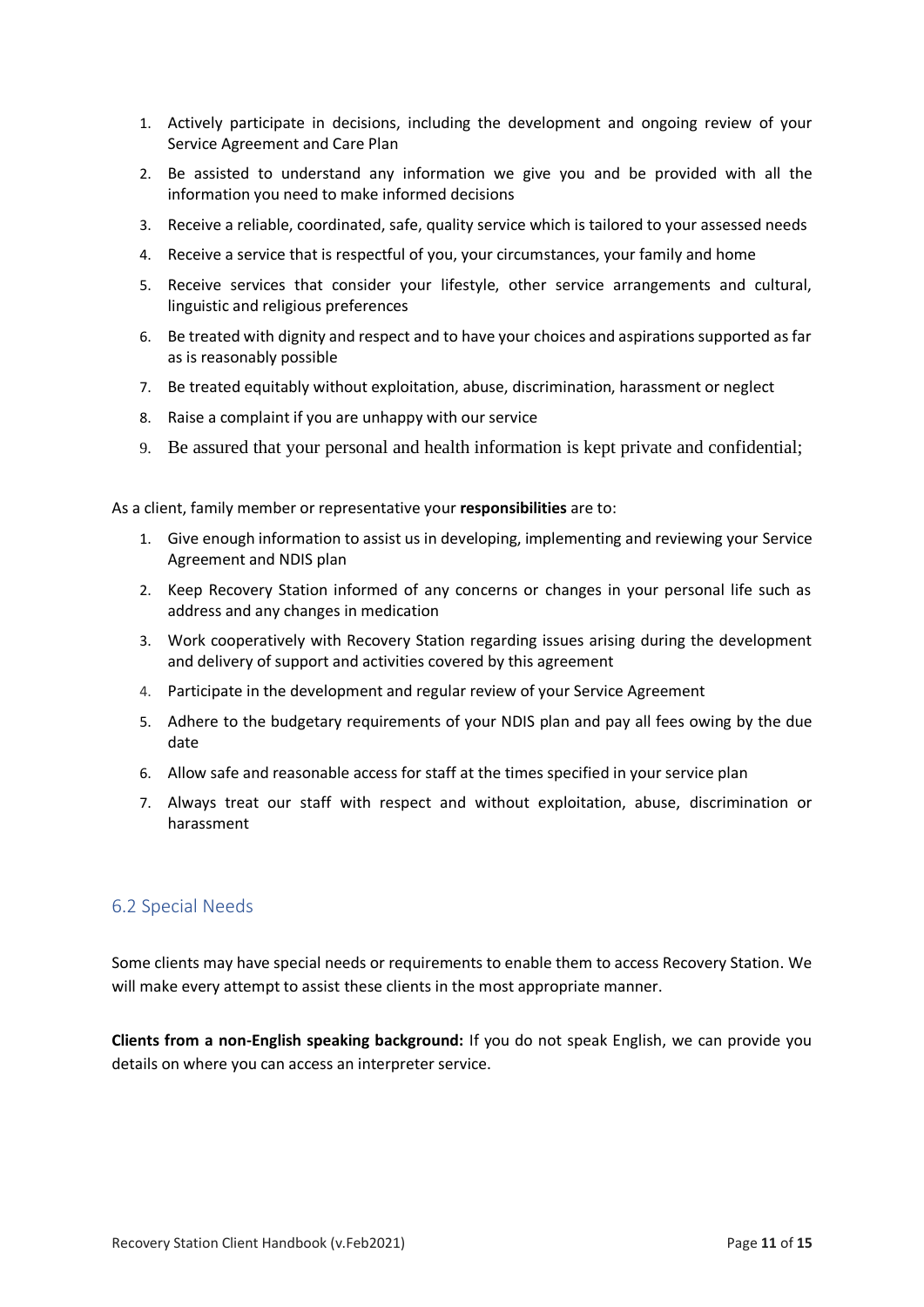**Clients who are Aboriginal or Torres Strait Islander:** Our staff undertake annual internal cultural diversity and awareness training and will endeavour to provide you with culturally safe services as per your personal needs and preferences.

**Clients who cannot read or write:** We will ensure that the information in the Client Handbook and information regarding the Service Agreement, initial assessment and ongoing reviews are clearly understood by you using a range of methods to suit your needs.

**Clients with Dementia and other special needs:** Our staff participate in ongoing training to develop skills in working with people with dementia and other specific neurological disabilities, and every effort will be made to ensure that services are delivered in a sensitive way. We will make every effort to ensure that the client, family and/or carers are involved in the development of a Care Plan, as well as being informed of the Service Agreement and our Client Handbook.

**Clients with hearing impairment**: If you cannot hear, we can assist in work with you to determine a suitable method of communication, to ensure that you understand the assessment and review process, the services being offered, and other general information contained in the Service Agreement.

#### <span id="page-11-0"></span>6.3 Protection from Harm, Abuse and Neglect

When visiting our office or taking part in our services, you have the right to be free from harm and any form of abuse or neglect. Recovery Station treats any allegation of abuse, assault or neglect very seriously. Allegations may be subject to both mandatory reporting and police involvement. If you have any concerns or are aware of a situation where abuse or neglect may be occurring, please notify a Recovery Station staff member.

Recovery Station employs skilled staff who respect the rights of people with disability, are aware of current policies and legislation pertaining to abuse, neglect and unexplained absences and will support people and their families, guardians and advocates to access complaint mechanisms and raise any concerns they have about our services. All staff undergo comprehensive criminal history screening and other mandatory checks prior to employment.

# <span id="page-11-1"></span>7.0 Recovery Station's Responsibilities

Recovery Station will:

- 1. Always treat you with courtesy and respect
- 2. Prepare a Care Plan with you that outlines the activities you will undertake and the support to be provided by Recovery Station. A copy of the Service Agreement will be provided to you (and your guardian, representative or advocate where applicable).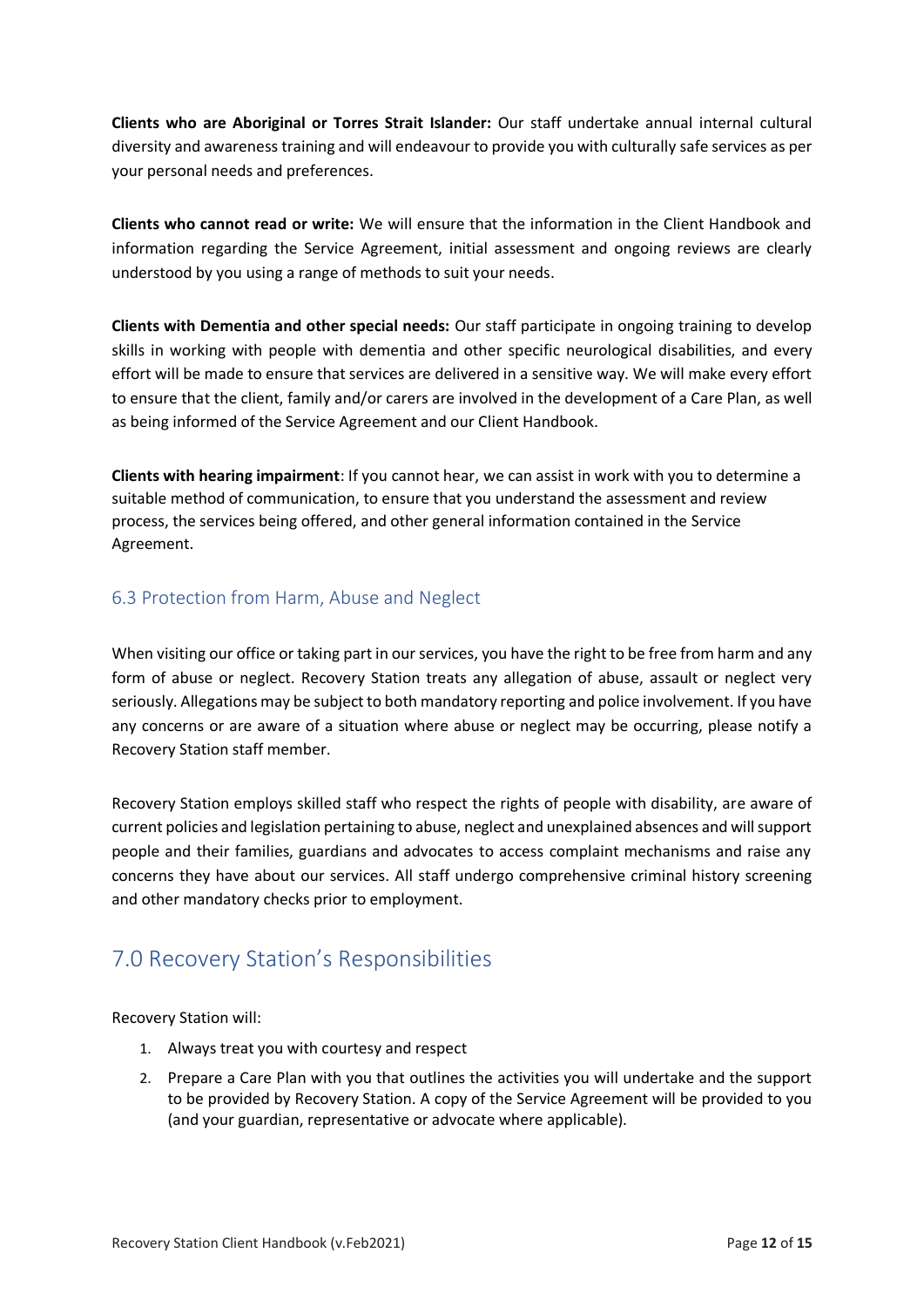- 3. Respect your rights as a client to determine the range and types of activities you wish to participate in and consult with you on decisions about how supports are provided, including any changes or updates.
- 4. Once agreed, provide supports/services that meet your needs at times suitable to you
- 5. Give you a as much notice as possible where an appointment needs to be re-scheduled
- 6. Communicate openly and honestly, and in a timely manner
- 7. Give you notice if Recovery Station needs to end the Service Agreement
- 8. Issue regular invoices and statements of the services delivered
- 9. Treat information about you and your activities as private and confidential in line with your wishes and with privacy legislation
- 10. Protect your privacy and confidential nature of your information

#### <span id="page-12-0"></span>7.1 Management of Conflict of Interest

Recovery Station's service delivery encompasses the provision of therapy supports and services. Any staff member that may have a conflict of interest is required to disclose this potential conflict and agree how any potential conflict can be managed to ensure this does not compromise client care. In the provision of services, our team is required to make the most appropriate referrals to Providers to meet the clinical and care needs of clients. We have clear policies and procedures to ensure Recovery Station effectively manages any potential conflicts when making these referrals.

# <span id="page-12-1"></span>8.0 Privacy and Confidentiality

Recovery Station values and respects the privacy, confidentiality and dignity of our clients and their families, as well as our staff and is committed to protecting your privacy and confidentiality. We collect, use, protect and release personal information in full compliance with all relevant State and Federal privacy legislation.

Recovery Station will only collect information necessary for safe and effective service delivery. We will only use information for the purpose it was collected and secure it safely. When we collect your information, we will explain why we are collecting the information and how we plan to use it. We will only take photos or videos of you with your full and voluntary consent.

Information about you will only be released to other people or services with your informed consent, in an emergency, or where such disclosure is required or authorised by law. You may access the information we hold about you, including in order to update or correct it, subject to certain exceptions. If you wish to access your information, please speak to a staff member. When your information is no longer needed for the purpose for which it was obtained, we will destroy or permanently de-identify it.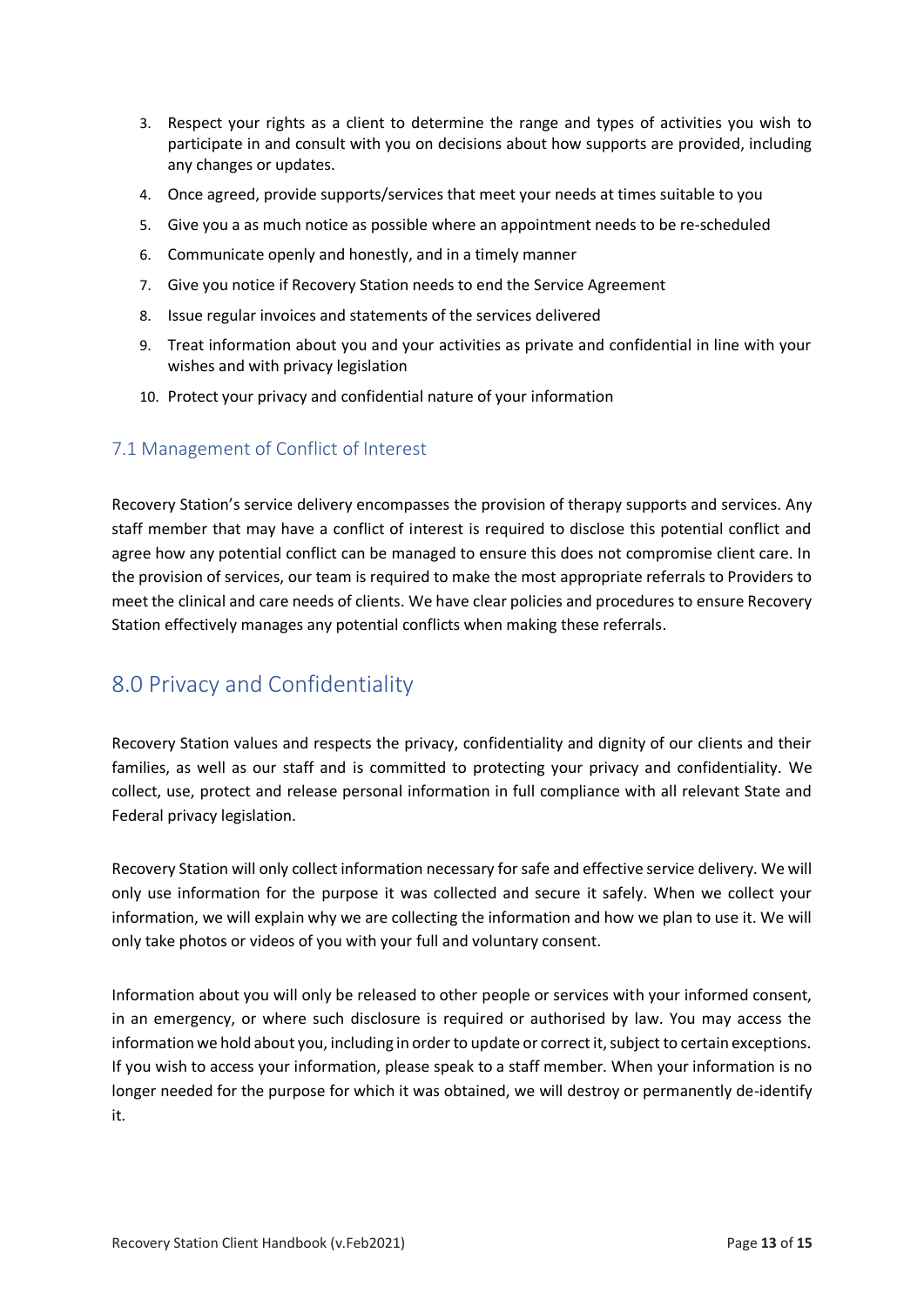# <span id="page-13-0"></span>9.0 Quality Improvement

On an ongoing basis Recovery Station seeks to monitor quality through staff supervision and regular quality assurance checks. We also seek to gain and respond to client feedback on the completion of each program. You or your representatives will be offered the opportunity to provide feedback, which is also available via a survey link on our website at any time. Where possible and appropriate a consultative meeting will then be held to discuss any issues arising or changes that might be requested. Your anonymous feedback can also be provided through our website at [https://www.recoverystation.com.au/feedback-and](https://www.recoverystation.com.au/feedback-and-complaints/)[complaints/](https://www.recoverystation.com.au/feedback-and-complaints/)

# <span id="page-13-1"></span>10.0 Feedback, Compliments, Complaints and Advocacy

Recovery Station actively encourages feedback from clients. This helps us to continually improve our service delivery. We seek to ensure all clients, their families and/or carers are made comfortable to provide feedback or make a complaint about any aspect of the service received. Recovery Station will support a person making a complaint in a way that reflects their individual, cultural and linguistic needs in order to assist in understanding and taking part in resolving any issue.

All stakeholders can freely provide feedback without any recrimination. Recovery Station employees are aware of the supporting policy and procedures and will ensure it is adhered to at all times. The procedure to lodge a complaint or provide feedback will be discussed during the Initial Meeting and ongoing service reviews. Early resolution of a concern or complaint will always be attempted in a collaborative approach reducing the risk of the situation escalating. Complaints and feedback can be lodged in the following ways:

- In writing, via email to [feedbackandcomplaints@recoverystation.com.au](mailto:feedbackandcomplaints@recoverystation.com.au) or contact 1300 588 851. Arrangements can be made to meet with one of our managers and discuss the concern or lodge the complaint face to face as well.
- Speak directly to your Recovery Station clinician, either face to face or over the phone

If the client is not satisfied or does not feel comfortable communicating with Recovery Station, the client can contact the NDIS Quality & Safeguards Commission by calling 1800 035 544 or visiting this website: ndiscommission.gov.au

Due to the varying types of complaints that may arise Recovery Station understands that there may be instances where a complaint is unable to reach a resolution internally or that the individual may not feel comfortable to raise the concern directly with their service provider. In this situation an individual may seek assistance through the NSW Ombudsman. NSW Ombudsman: handles enquiries and complaints about community and disability service providers. Phone: (02) 9286 1000 or toll free on 1800 451 524 Website[: www.ombo.nsw.gov.au](http://www.ombo.nsw.gov.au/)